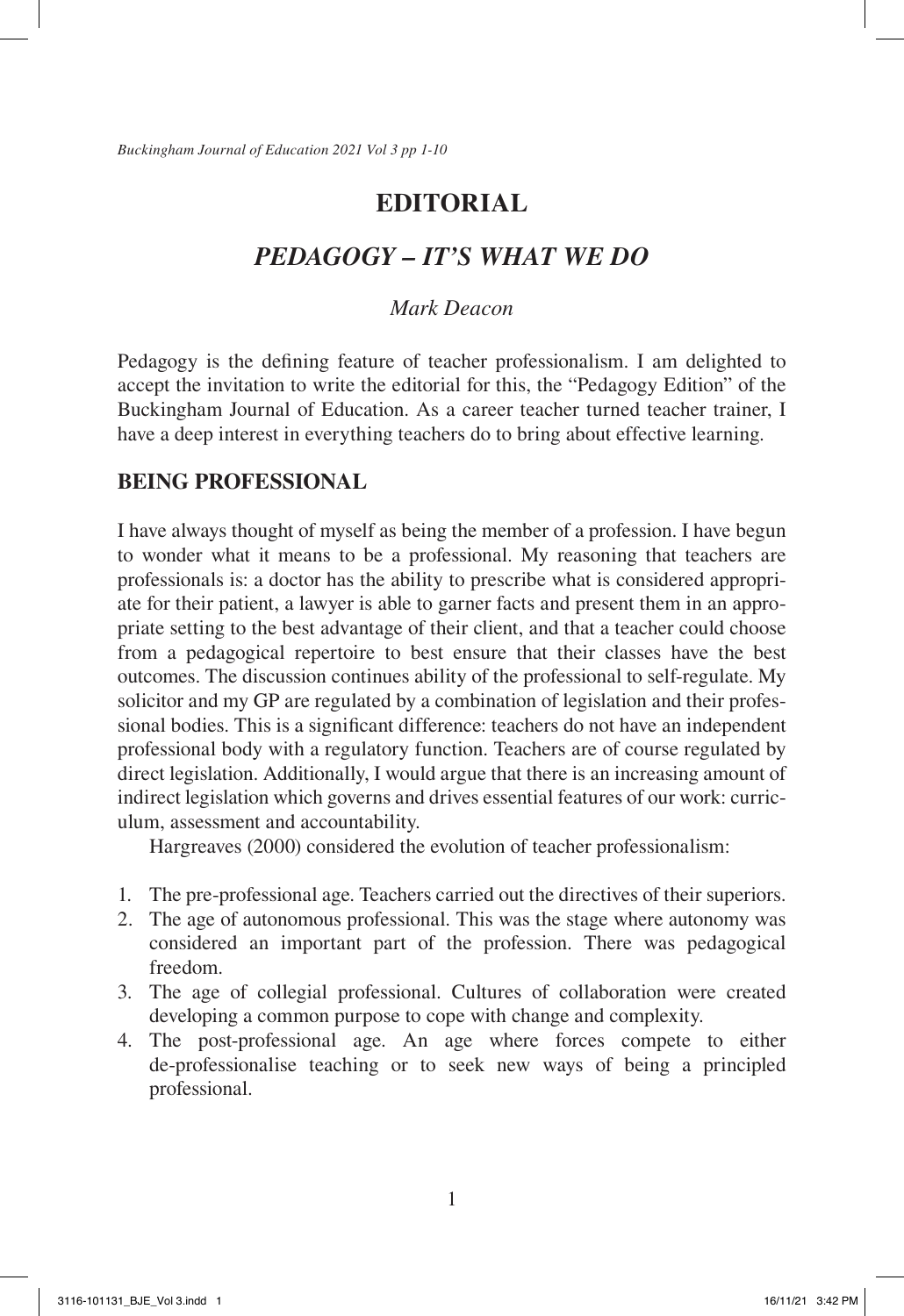Pedagogy, the active processes of teaching and learning, must be at the heart of the teacher's professionalism. Whilst there is no direct regulation of pedagogy, indeed "trust the teachers" is an oft repeated pollical mantra, regulatory processes have begun to work together to impose a pedagogy. The effect of this is to erode the professional status of teachers.

The Cambridge University Teacher Status Project. Hargreaves. L, Cunningham, M. Hansen, A, McIntyre, D. Oliver, C. (2007) noted "To a large extent, it [teaching] is a profession that feels itself to be untrusted, undervalued and over-regulated by its government."

The same study noted; "the government could do much to enhance the status of the teaching profession. This could be done by treating teachers as professionals, by respecting their expertise, consulting with them on policy formation, reducing the external control to which teachers feel they are subject and, in particular, by making clear to teachers that they are trusted professionals,"

Where should this trust be manifest? Surely it is in the ability of the teacher to be able to make a professional decision of an appropriate pedagogy? A teacher has to task of making sure that their pupils get the best possible outcomes from their education but their professional freedom to choose how learning is planned and delivered in their classes is being eroded by legislative and regulatory changes.

## **PEDAGOGY AND PURPOSE**

"Living longer but not necessarily healthier" Is a paper which questions the goals of medicine (Jivraj. S et al 2020). It was the title that made me stop and think. As titles for academic papers go it was a terrific title, communicating a multi-layered message which affects us all. Modern medicine is a success, life has been preserved. How much more successful would medicine be if it went beyond the preservation of life and sought to maintain a healthy, active life

We can ask it there are parallels between what medicine has achieved and what we are creating in our schools. Could that opening title be reworked to "Children are attaining more but not are necessarily happier". Certainly, there are emerging data for example, pre-pandemic data from the ONS which suggests that this is a legitimate question (Young people's well-bring in the UK, ONS 2020).

The TES (10/12/01) noted "Pedagogy is defined simply as the method, and practice, of teaching. It encompasses: teaching styles, teaching theory, feedback and assessment. When people talk about the pedagogy of teaching, they will be referring to the way teachers deliver the content of the curriculum to a class."(Tes Editorial 10/12/01)

It is a "motherhood and apple pie" definition, embracing all the actions teacher take to promote learning. But perhaps that is it: pedagogy **should** include all the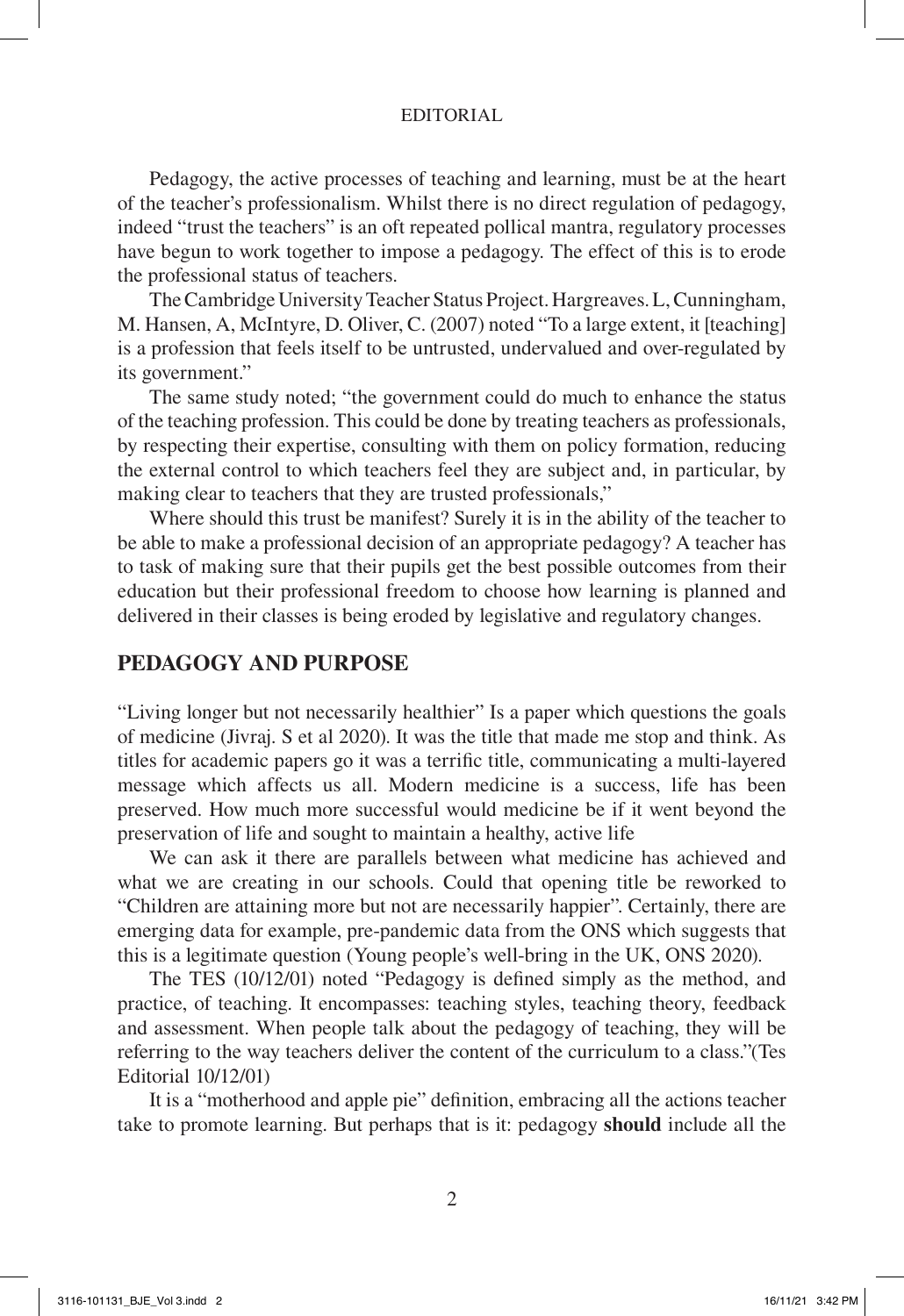good things that teachers can and should do. If a good thing is missing to the detriment of learning, that is a pedagogical problem. From my perspective as a teacher trainer the most significant question is what do we teach teachers? This question has been partially answered in the form of the Core Content Framework, the equivalent of a National Curriculum for Initial teacher Training

This all ties in the essential question as to the purpose of education. What are we aiming to do? A sub text might be – what sort of citizens do we want? It is my contention that state education as it is presently organised can not give teachers the professional freedom to decide how best to teach their classes.

It is essential to first of all consider the purpose of education. The specification of the goal is all important. If an army has the goal of capturing a town intact the choice of weapon is significantly different to that when the goal is to decimate it.

Since James Callaghan's Ruskin College speech state education has move steadily toward developing education as an arm of the economy. This was developed by the Blair government and then explicitly brought out in the 2014 revision of the national curriculum. This was emphasised by Nick Gibb in  $2015$ 

"Education is the engine of our economy, it is the foundation of our culture, and it's an essential preparation for adult life. "Nick Gibb (2015) Speech to the Education Reform Summit.

The economic imperative was emphasised through the PISA results. Michael Gove's speeches make reference to the PISA survey data and place it in the context of international economic competitiveness. In a sense PISA performance has become a proxy measure for the contribution of education to the wide economy. There is a much broader discussion to be had around the nature of the PISA measures and how they might actually contribute to economic success either as correlation or causation. As PISA has been used as a justification for the present curriculum and assessment regime it will be interesting to see if the emerging new pedagogies are able to deliver an improvement in problem solving and critical thinking.

Since the inception of the National Curriculum successive governments have gradually increased the extent to which the state sets the key features of education. Whilst government has claimed an economic imperative for controlling what is taught, no government has overtly specified how teachers are to teach. There is however a combination of factors; the curriculum, the assessment regime and accountability structures, which when combined are pushing pedagogy in one particular direction.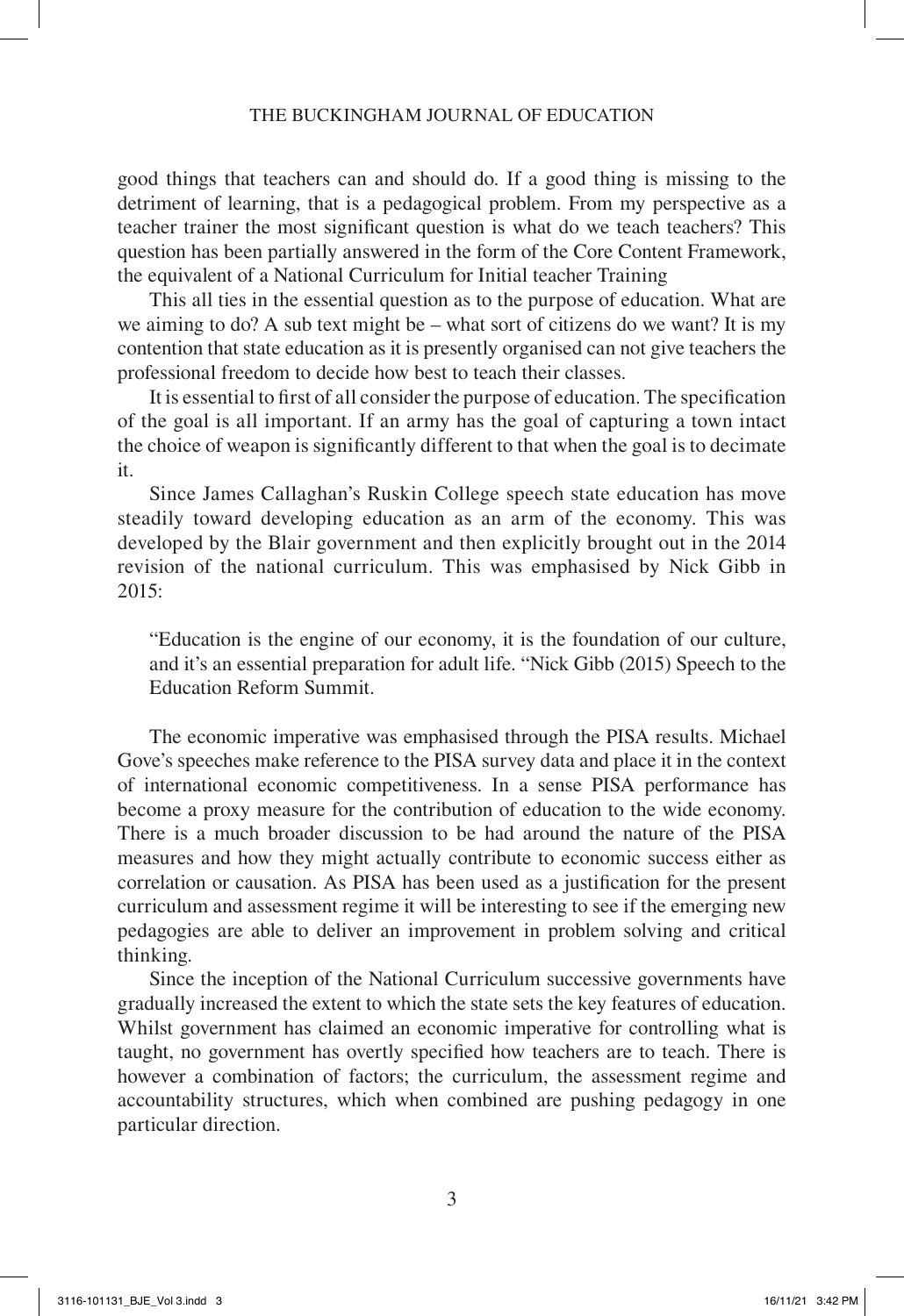# **PEDAGOGICAL DRIVERS**

### **Curriculum**

It is important not to see conspiracy where there is none. The law of unforeseen consequence is often much more operable than that! However, we do have a number of factors which have come together which seem to be directing pedagogy in our schools. There are three critical strands of policy which are combining to push schools into a particular form of pedagogy. These are: The curriculum (as expressed in GCSE Specifications), the assessment regime and accountability structures and processes.

I am simply going to observe rather than argue with, the current curriculum. Ministers and other educators use the term "knowledge rich" to describe the current curriculum. In practice this appears to mean that the curriculum requires a lot of factual material to be learned.

There is a de facto prioritisation of subjects in the curriculum. The Ebacc performance measure does drive subjects where the curriculum is "knowledge rich". The consequence of this is less time for activities which may not directly involve retention and recall of knowledge. There are in particular screams of real pain from the arts community which is seeing an erosion of the time for the expressive arts in mainstream education (Brown, M. Guardian 8th May 2018.). Concern has been expressed over a reduction in time for practical work in science lessons. (BBC 21/11/13). These factors alone have to consequence of limiting the range of learning experiences available to children.

# **THE ASSESSMENT REGIME**

Effective assessment is tied very closely to what we want to examine. Whoever specifies the nature of the examination process is de facto going to control what and how it is taught. GCSE as it stands is heavily weighted toward recall of factual information. Understanding memory and the dynamic processes between working and long-term memory is now a key part of the teacher arsenal with a pedagogy that emphasises the development of memory becoming a core feature.

GCSE examination do give a priority to knowledge i.e. the factual content of the subject. So there is a kind of double jeopardy in operation where the curriculum is knowledge rich and the examination is going to have a principle focus on recall of that knowledge. This can't help but affect a teacher's pedagogical choices and the dangers it brings to the way children are taught is recognised by OFSTED. The September 2021 School Inspection Handbook delivers a clear warning: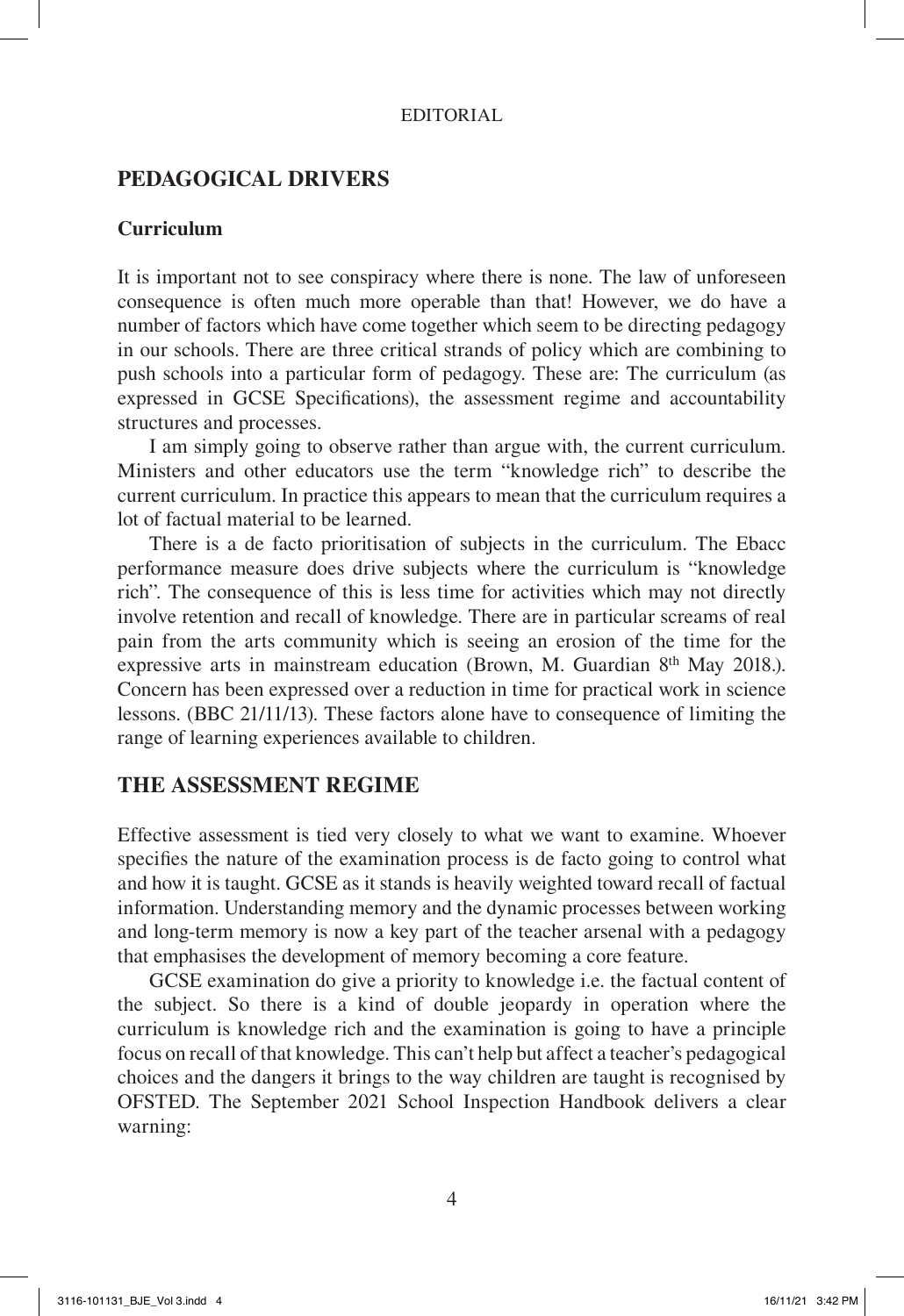#### THE BUCKINGHAM JOURNAL OF EDUCATION

"In order to develop understanding, pupils connect new knowledge with existing knowledge. Pupils also need to develop fluency and unconsciously apply their knowledge as skills. This must not be reduced to, or confused with, simply memorising facts. Inspectors will be alert to unnecessary or excessive attempts to simply prompt pupils to learn glossaries or long lists of disconnected facts"

(OFSTED School Inspection Handbook 2021)

Of course, we have to remember that the current concern with curriculum and assessment arose out of grade inflation and concern about dumbing down as well as a modest decline in our PISA rating. I would suggest that we may again see grade inflation in that it could be argued that as teachers get to know assessment processes pupils' results will inevitably rise. Teachers are a talking community where knowledge and experience are shared. As experience of any assessment structure is built it is shared and practice refines. We have come to the end of a strange period for the world, which naturally has impacted education.

One key question must be around whether the assessment arrangements for 2021 are going to be allowed to inform future assessment practice. Is the current "norm referenced +/- 3%" going to be allowed to die? Perhaps the covid driven changes could bring us closer to a criterion referenced system than we have been for years and that will put pedagogical control back with teachers.

## **ACCOUNTABILITY STRUCTURES**

*Big fleas have little fleas Upon their backs to bite 'em, And little fleas have smaller fleas, And so ad infinitum.*

*Jonanthan Swift "On Poetry: A Rapsody, 1733.*

There is a new "3Rs" in school leadership: Reward, Risk, and Responsibility. Those who would lead within the Academy structures are well rewarded. Leaving out the few academy CEOs commanding eyewatering sums, secondary heads can look forward to salaries of £100,000.00 (Guardian 20/3/20) putting them amongst the highest paid education professionals in the world. With rewards at this level there will naturally be considerable caution possibly conservatism in the way an organisation is led.

There is nothing wrong with being held to account. It is a prime function of leadership to hold colleagues to account. There is a thread of responsibility running from the classroom through Senior Leadership to Academy trusts and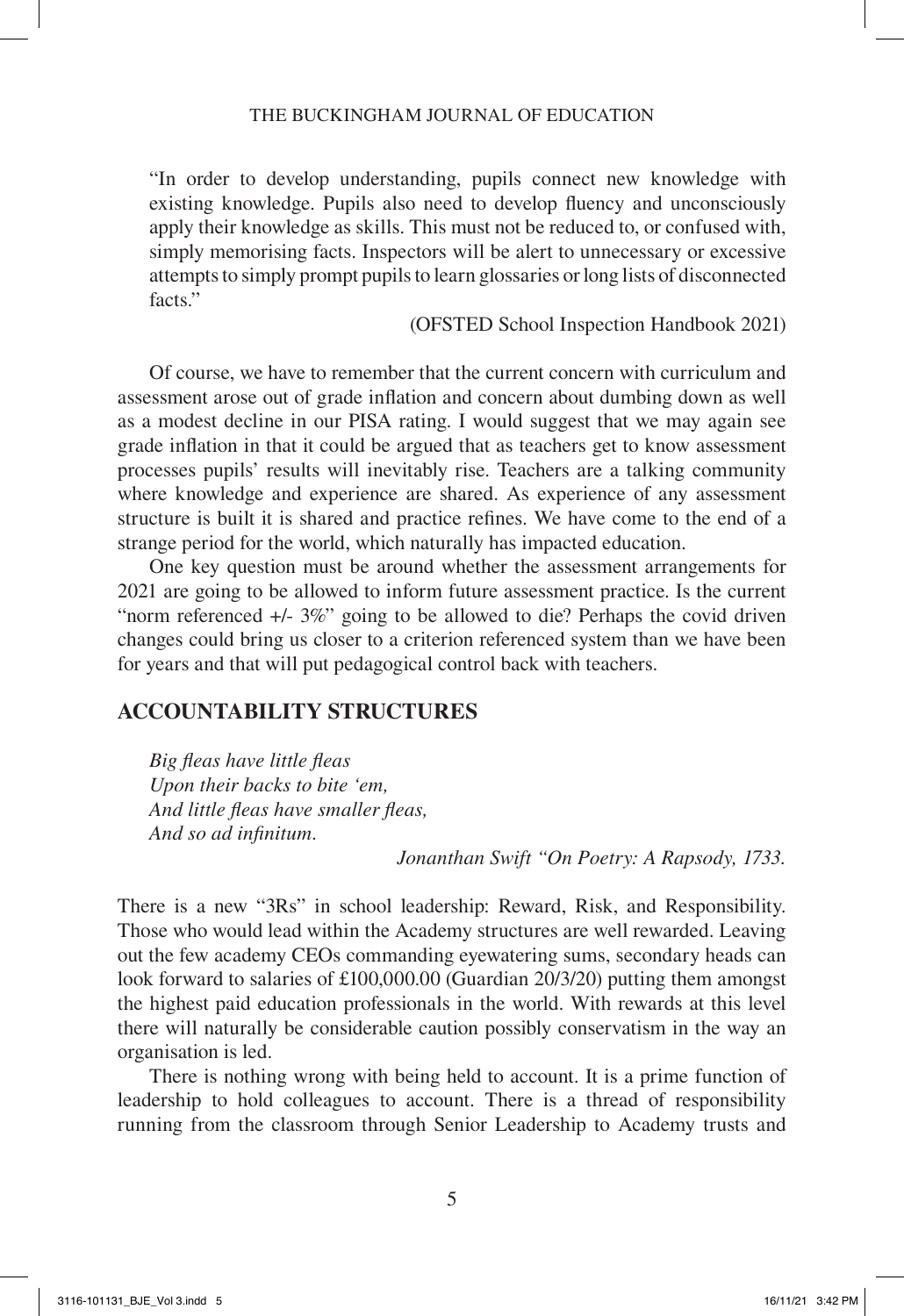from there to finish at the DFE. It is a system that moves accountability further from the classroom at every stage. A headteacher who wants to operate a humane accountability system my find themselves effectively hamstrung by a system which depersonalises.

This depersonalisation is driven by numbers, key indicators expressed as examination grades. NFER (2017) noted that Heads whose schools received a poor OFSTED report tended to leave their posts within a year of the poor judgement. One can only imagine the threat of losing a considerable salary. Responsibility of this nature will again lead to caution and conservatism.

We are now seeing the consequence of a knowledge rich curriculum, a content driven assessment scheme and complex accountability structures impacting on pedagogy.

### **What works?**

I would suggest that we can conceptualise current pedagogy as being the product of Curriculum, Assessment and Accountability and should not be surprised by that. It is a Venn diagram with pedagogy at it's centre. We do know that as things stand the pedagogy as practised in this country is increasingly moving towards an un-apologetic teacher led pedagogy because that works i.e. delivers examination success, in the current context. The system as it stands has birthed a formal, highly controlled adult focussed pedagogy simply from a combination of fear and necessity.

# **THE APPEAL TO RESEARCH**

Research can be used for many purposes. In system which requires a lot of factual memorisation research is directed toward finding the best methods for promoting effective recall. Educational research is rarely absolute in its findings. Educational research is essentially applied sociology which happens within an ontological framework. Good use of research is a synthesis of alternate, but possibly not necessarily, conflicting positions. "Research" is something of a difficult term. It is a word which when used to drive forward a particular agenda is loaded with meaning. Semiotically the term is associated with white coats, precision, certainty (although many scientists would disagree with this), and rationality; you would be a fool not to follow the direction of research. What we do know is that in general teachers are not good consumers of research. We only have to look at the malevolent ghost of "learning styles" to see the consequences of this.

In a sense the question of what pedagogy we teach to trainees is at least partially answered for us. The ITT Core Content Framework (DFE 19/11/19)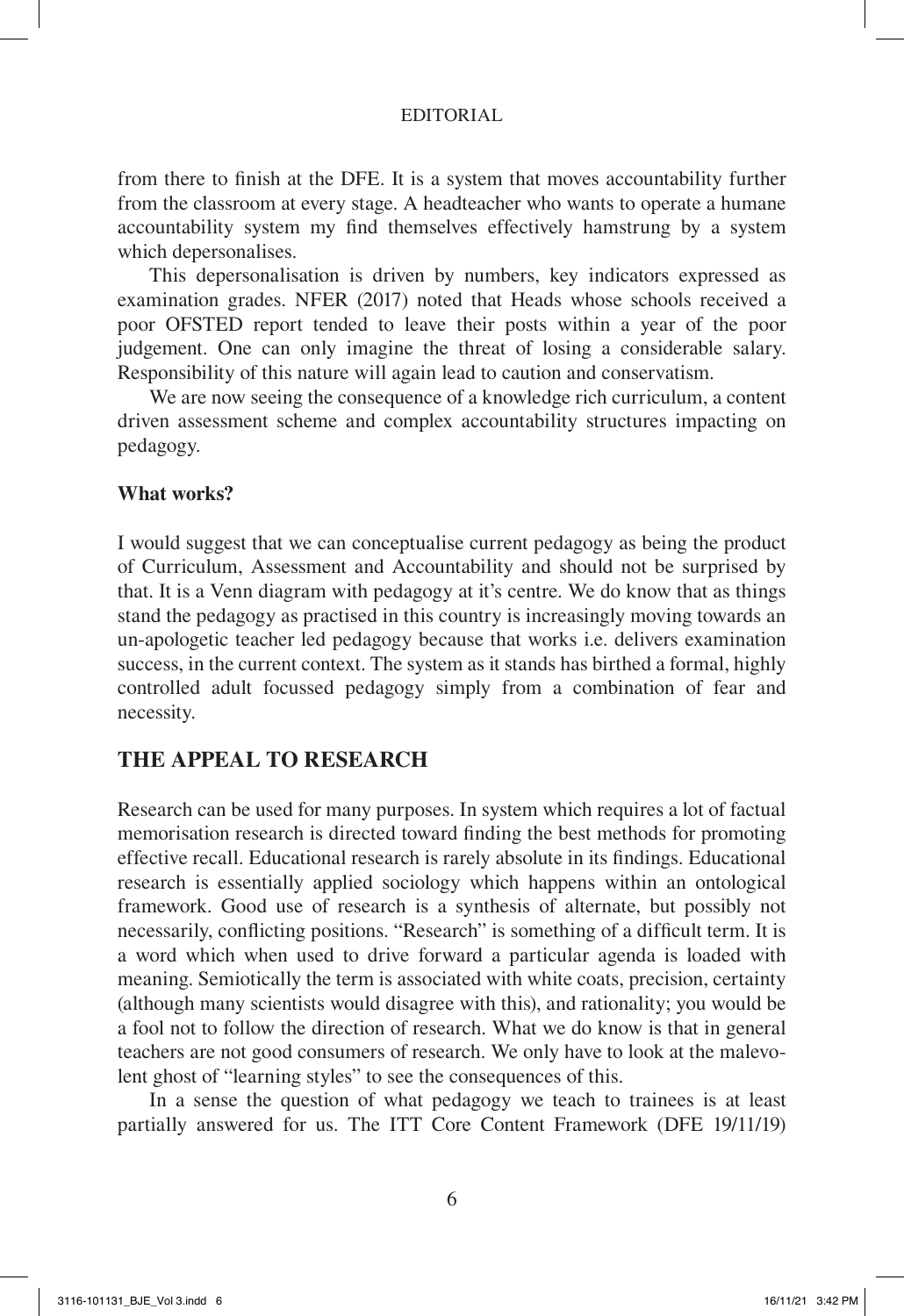#### THE BUCKINGHAM JOURNAL OF EDUCATION

provides that partial answer and sets a pedagogical direct from which it will be difficult to step back. Reading through this document there are there striking features:

- "Learn that" statements which are "statements are informed by the best available educational research."
- "Learn how" statements which are concentred with how practitioners might implement the research informed statements.

The combination of "Learn that" and "Learn how" statements have effectively created an official pedagogy. Reading the Core Content Framework it is possible to divine what has become the goal of education has become – the acquisition of fact, what has become known as the Content Rich Curriculum. Again, we have a term loaded with extraneous meaning. Introducing the word "rich" conjures images of something you would want to have or to be.

But let's return to the idea of doing things that "work". We see schools that have correctly read the runes for the official pedagogy. These are schools which have recognised that in the era of a content led curriculum there needs to be a massive emphasis on memory and acquisition of facts. The success of Katherine Burbalsingh at Michaela School cannot be denied. In fact, there is a compelling pragmatism in the work of her team at Michaela School. I am pleased to be able to include a review of her book "Battle Hymn of the Tiger Teachers" in our review section.

The present system cannot work for everyone. Mick Waters in his piece makes the point that when any form of norm referencing of grades is used in those accountability processes there will always be losers. There will be pupils and teachers who have "done the right thing" and yet the system will always be loaded against them. Norm referencing can only ever provide a means of ranking children at some predetermined point in their careers.

I am pleased to be able to present two papers: Julie Tilbury's and Simon Edwards papers considering the educational experiences of young people who do not for different reasons, fit the standard model of education. It is the ability of a fish to climb a tree question – we need an alternative pedagogy to enable some children to be good learners. It is a brave teacher who steps outside the accepted wisdom of the age and finds an alternative way of doing things. These two articles have their heart an alternative view of learning and its associated pedagogies – it does not come from external sources but comes instead from the child; the child's needs, aptitudes and interests. Although the context is different the underpinning thinking links closely to the arguments brought forward by Laura Barritt in her paper, where pedagogy is a co-construction between the teacher and the student.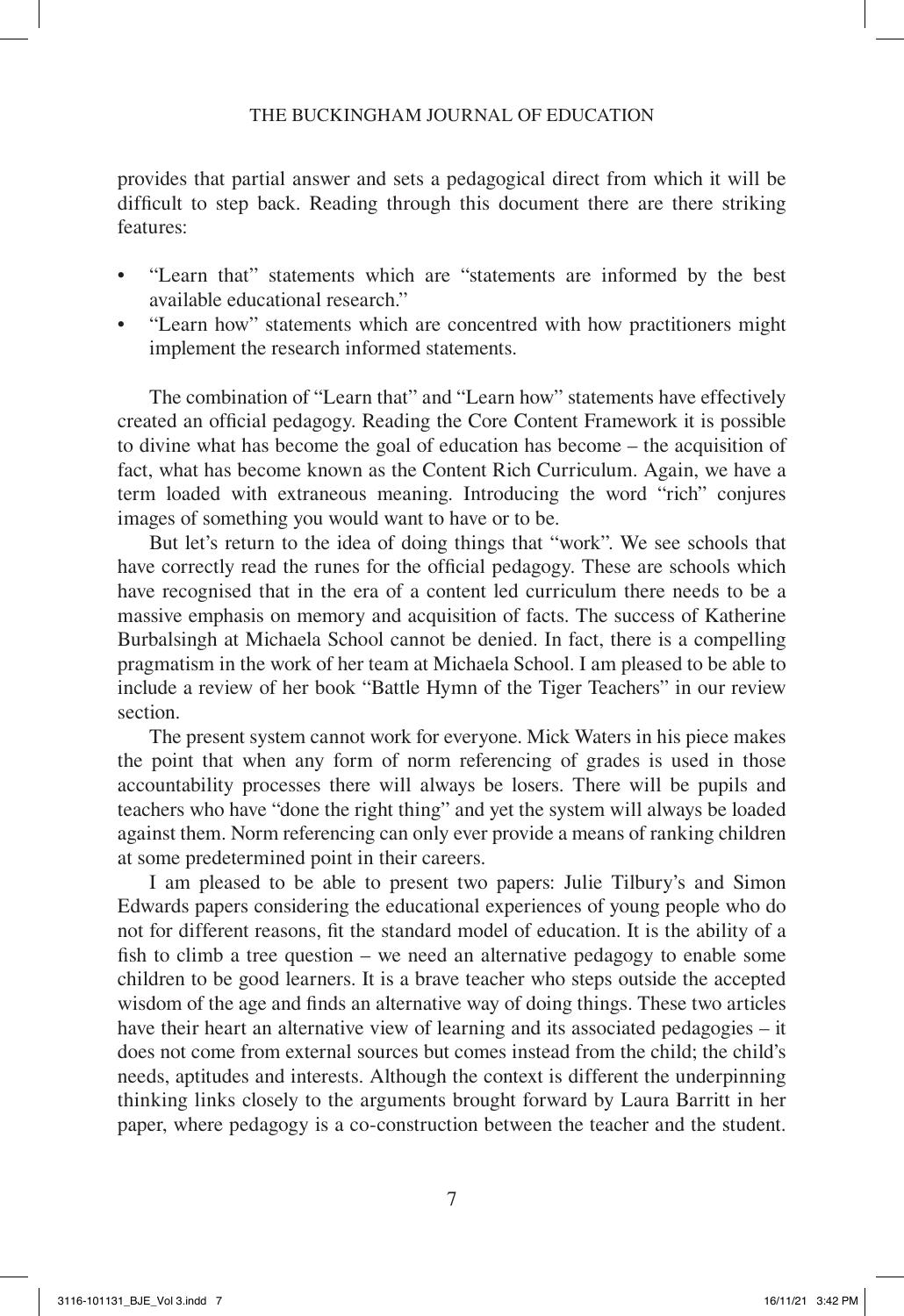This of course requires alternative pedagogical thinking, which breaks free from the imprisoning Venn to meet children where they are.

## **RECAPTURING PEDAGOGY – RECAPTURING PROFESSIONALISM**

So who owns pedagogy? So far, the picture I have painted has been gloomy. But there are those willing to argue that the present situation driven as it is by knowledge and assessment is actually inadequate. Tilbury has recaptured pedagogy by saying very firmly "your curriculum and assessment methods will not do for our children!" It is hard to overstate the potential for everything to go wrong and yet it didn't and OFSTED were able to see the real benefits for the young people in her school. Our current Venn driven pedagogy is in some sense's incomplete.

Tilbury's account is of a school which decided to be radical and, in a sense, so has James Mannion. The climate around Learning to Learn has distinctly cooled. Mannion enters this debate and shows that at Seaside School this programme had a positive impact on pupil outcomes. What is striking is that Mannion's project really depended on a Headteacher and colleagues who had buy in from the start, seeing a need i.e. coastal deprivation and finding a solution. Again, it is the bravery of stepping out of the Venn that really matters.

But is our current pedagogy fully developed? We have a new reality which must not be allowed to pass us by and that reality is embodied in smart phones. This does indeed give us a new reality which we can either ignore or embrace. The smart phone has become the target of politicians and some teachers. The presence and application of new technology has placed our young people in a rapidly changing world where knowledge is no longer a commodity but a reference point akin to a way marker, something you pass by using in a few seconds of dedicated time, which enables life to be successfully negotiated. In school mobile phones offer at least three possible positives:

- Mobile phones a reference tool,
- Mobile phones as learning tool,
- Mobile phones as a means of exploring relationships and learning together.

It is likely that most adults are familiar with Google and it's power to provide information At the present time there is no real pedagogy of Google. The is still an ongoing discussion around teaching discernment and critical thinking. I was delighted to receive a letter from a Buckingham University MA student who has used the phone itself as learning tool. Unsurprising this student is a younger member of the teaching community for whom the mobile phone is a tool to be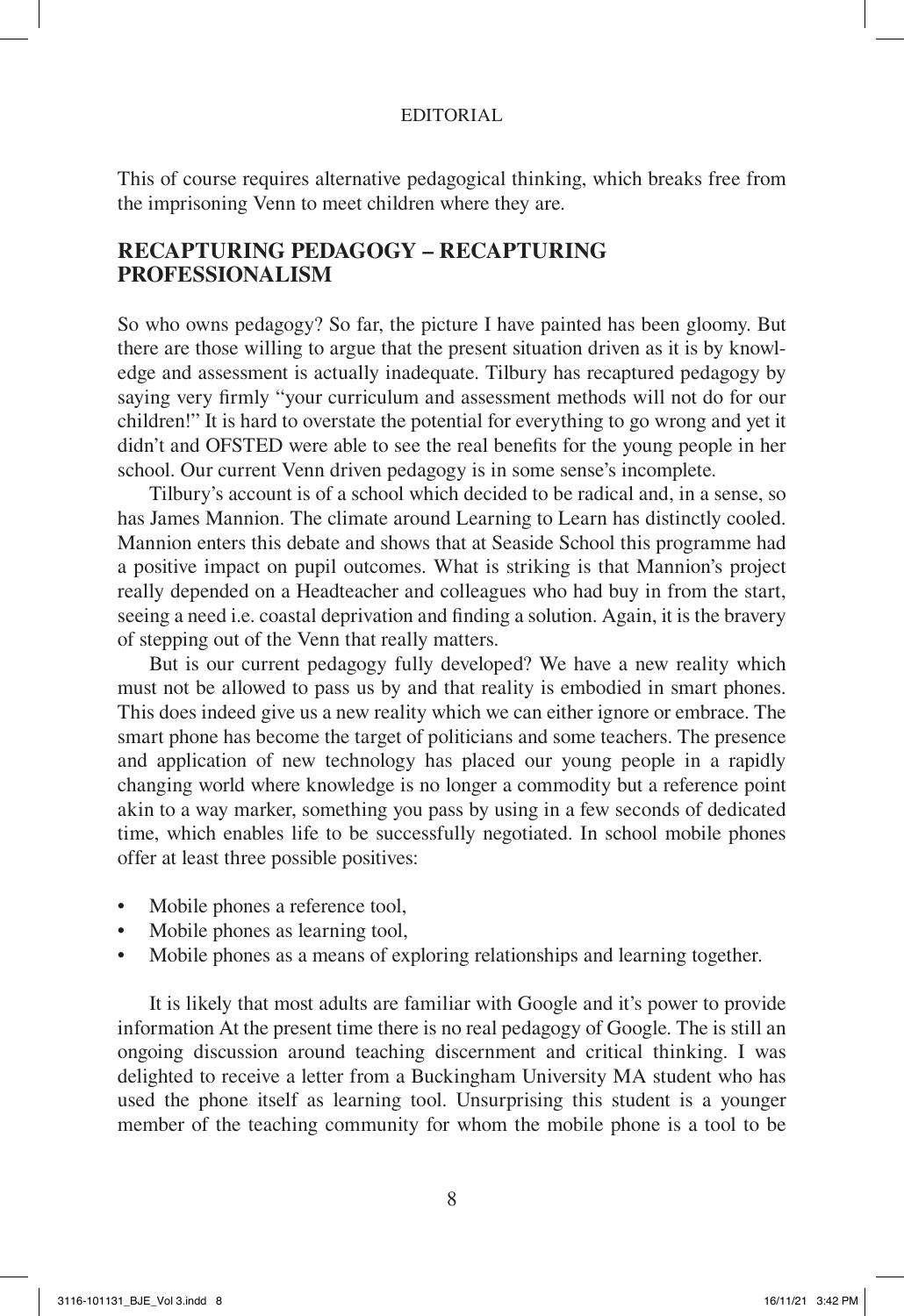manipulated to make it do what we need it to do. Her work to date is proving to be extremely interesting.

We are already seeing the new ways of exploring relationships and reality which is facilitated by mobile technology. Laura Barritt's article show how teenagers are using the internet in a way that is co-constructing their world from a series of complex entangled realities. Barritt, brings forward the compelling argument for an alternative dynamic pedagogy worked out by teachers and students in dialogue as this new set of realities evolve. Barritt's position will not only recapture pedagogy but in some sense share pedagogical power and decision making with students. Recent pronouncements from the secretary of state have made it clear that there is official disapproval for the use of mobile phones in school. I would suggest that this is a fear response from the secretary of state. Yes, some pupils are abusing mobile phones but would a better response be for the adults to reflect on the problems and find positive ways forward. This is where Ian Coombs's article is extremely important. In fact, the adult world is already aware of the need to make the use of the internet a safe experience. We have to ask if the Secretary of State's proposal to outlaw mobile technology in schools is actually driven by a perceived inability of adults to regulate children's access to the internet? Is this essentially a temporary decision whilst we develop a pedagogy of the internet? Perhaps we are just awaiting the next generation of teachers to come through the system. Is this now an area where de facto young teachers will develop an effective safe pedagogy and approach becoming professional in a new way. As things stand but one of the key forces for good in curriculum policy i.e. OFSTED, is not following through on teaching about as part of the inspection regime. It is not unreasonable to question if OFSTED inspectors lack the skills or knowledge to be investigating this area.

## **CONCLUSION**

Teachers want to be regarded as professionals. It is not unreasonable to ask what is the teacher's equivalent of the doctor's stethoscope or the lawyer's wig. I suggest it is the ability to make informed pedagogical choices.

The combination of curriculum, assessment and accountability structure have restricted pedagogical choice to such an extent that teachers are becoming postprofessionals simply looking to so what works in an increasingly regulated system.

We do need to acknowledge that the system does not work for everyone and other routes to success are available. We need teachers to join the research community, be brave and develop informed arguments which support alternative pedagogies ftom which we as professionals can select to ensure the very best for all our pupils.